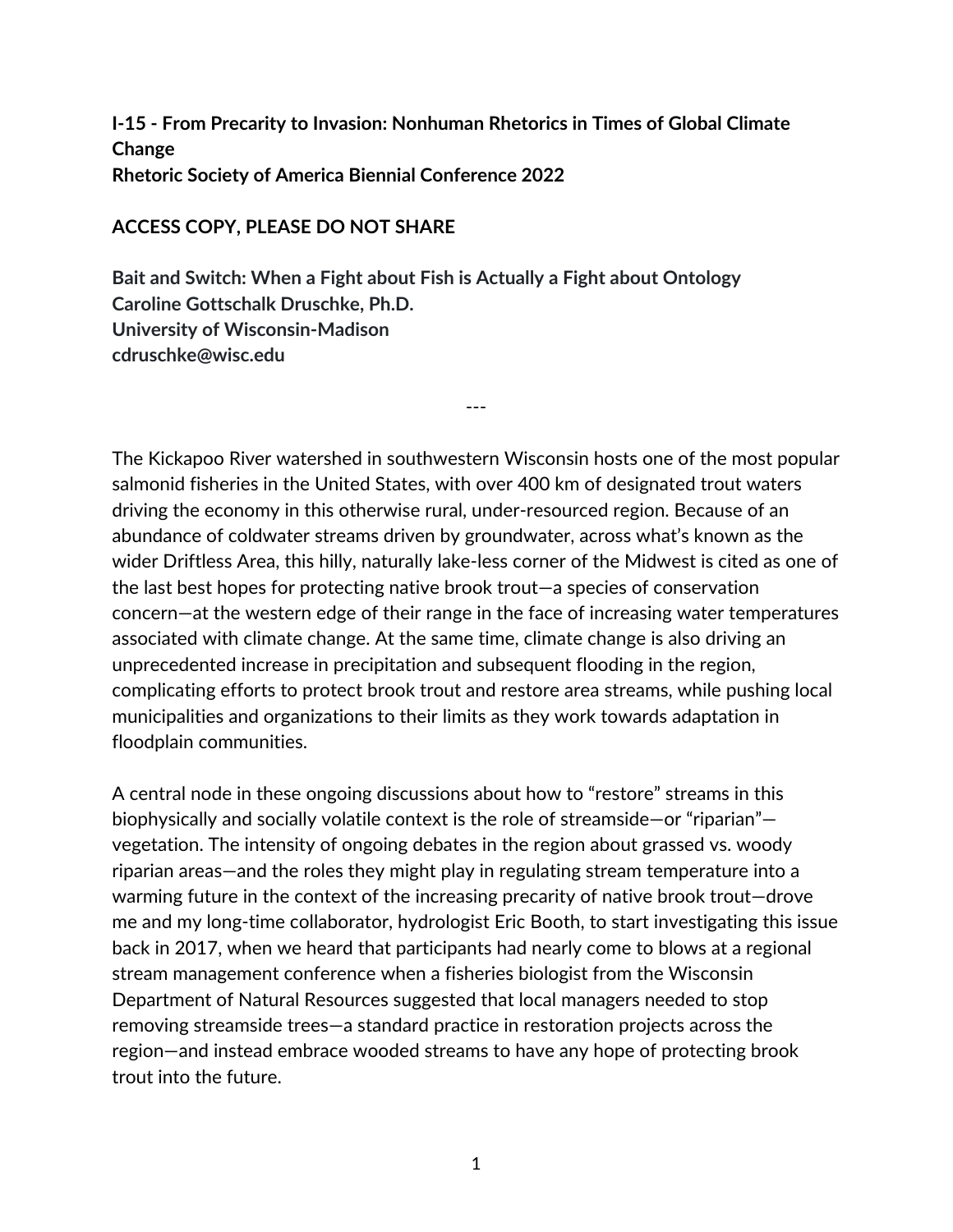After beginning research interviews with regional managers in early 2018, we learned that yes, this debate was highly polarized and highly contested. And so we kept interviewing, and kept asking—more on that in a few minutes—while doing what any good hydrologist partnered with a rhetorician with a masters in stream ecology would do: we reviewed the scientific literature. And it turns out this debate seems fueled, in part, by the lack of a definitive answer in the literature about the impacts of grassy vs. woody riparian vegetation on stream temperature. What the scientific literature does seem to show is that because wooded reaches are shadier, these trees block solar radiation, which offers protection from increasing stream temperatures. But treed reaches on small and medium sized streams also tend to be wider than grassy streams, with more surface area to potentially absorb radiation in spaces without tree cover, making them warmer. And shade isn't the only issue here. Treed stream reaches, because they're wider, move water through them more slowly. This slowness offers more time for water to heat in place.

I want to extend that work here, recognizing that this is not a freshwater science conference, and focusing—mostly—on why this is interesting *rhetorically*. My work is informed by perspectives from rhetorical new materialisms—and if you saw my presentation yesterday you know that for certain—but my work also leans heavily on critical physical geography, an integrative field that insists, as my collaborator Rebecca Lave and her colleagues (2014) have written, "socio-biophysical landscapes are as much the product of unequal power relations, histories of colonialism, and racial and gender disparities as they are of hydrology, ecology, and climate change." Critical physical geography, as they described, emphasizes, "the careful integrative work necessary to render this co-production legible" (Lave et al., 2014, p. 2-3). And so, my work on this issue of brook trout conservation, streamside vegetation, and public debate builds from my attention to discourse, and relationality, and power, and also from careful attention to the biogeochemical landscape in question.

Now clearly, I don't have a huge amount of time here to get into a thick description of the Driftless Area, broadly, or the Kickapoo River watershed, in particular. Or to get into the weeds of our methodological approach, which integrates qualitative interviews and Q-method surveys, with long-term in-stream temperature monitoring, field-based and drone-based surveys of geomorphic change in flooded and restored streams, and hydrologic and hydraulic modeling of the flood impacts of various land use changes and reach-scale restoration efforts. So I'll focus here just on the interviews that we've been conducting—and many repeat interviews—with 25 stream restoration managers across the region over the last five years.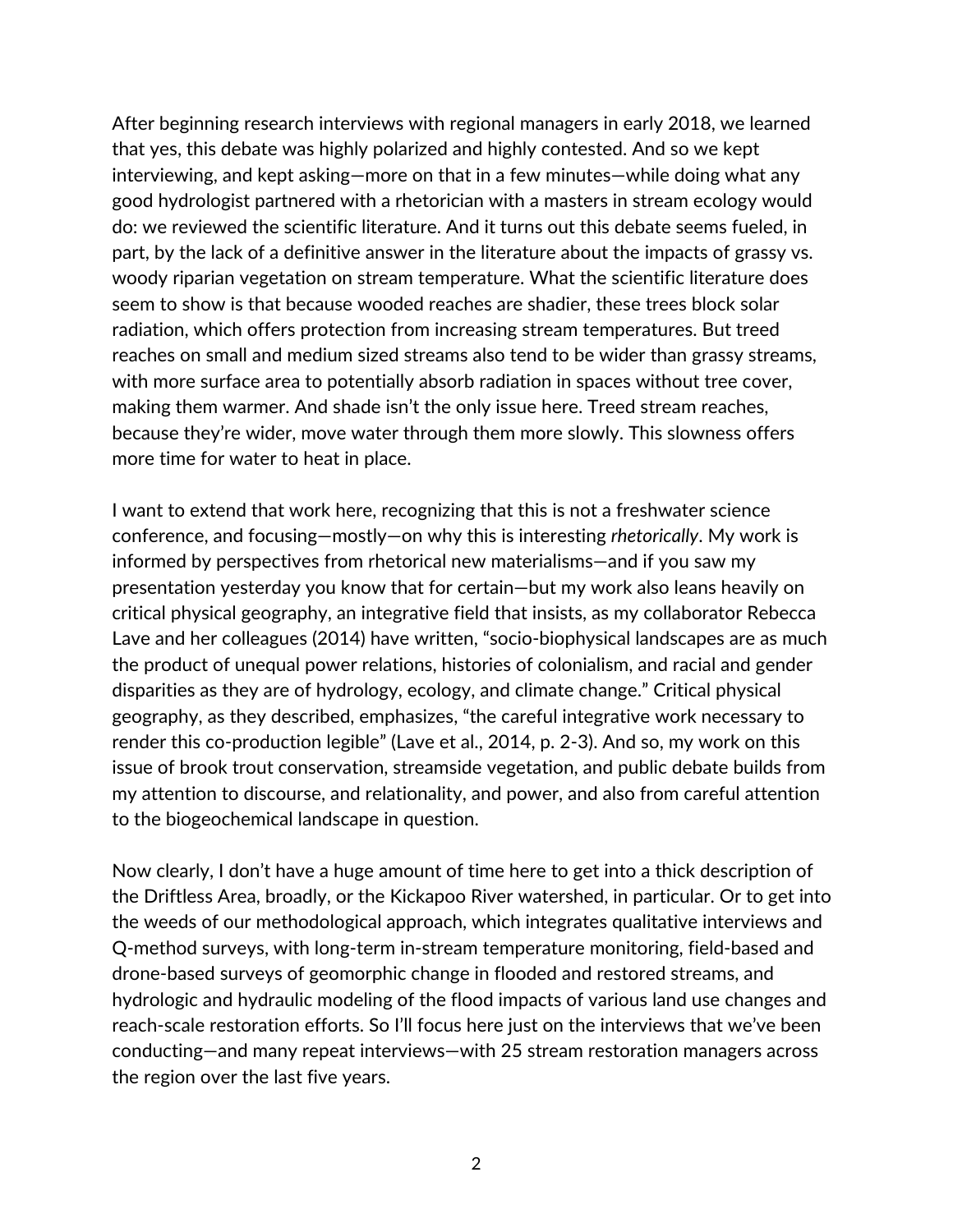And certainly, those interviewees aligned on two sides of this grass v. trees debate, with a variety of consistent evidence to support each view.

The folks who said that **trees are bad and grass is better** tended to point to a few key reasons. They pointed to the prairie history of the region, suggesting that trees are not the appropriate historical referent. They argued that trees cause and worsen erosion. And these folks pointed to the capacity for grasses, unlike trees, to stabilize banks, create overhanging cover for large trout, and support pasture based agricultural systems.

On the other side of the debate, some managers expressed their **support for treed vegetation along streambanks**. These managers pointed to a variety of supporting claims, the idea that tree-lined banks: support various life stages of salmonids, not just mature brown trout, offer more physical habitat diversity for all fish, create roughness that slows down floods, trap sediment that has eroded upstream, offer bank stability, and create shade in the face of warming stream channels.

But our interviews also suggested that there was **more at play here**.

Some of the pro-grass folks let on that pressure from the fishing community—a community focused primarily on introduced brown trout, not brook trout—drove some of their decision-making about removing riparian trees.

As one federal-level manager detailed:

"Regardless of what discoveries are made in terms of the original ecological site description, you must compete against people's aesthetic values of what a stream should look like, and people who wanna fish it and kind of enjoy that element of it. It's not compatible with trees and brush, you know. So yeah, they just want the babbling brook that you can see, you know. And I mean everyone can understand that, right?" (Federal 2)

And this move didn't go overlooked by folks on the other side of the debate. At least one consultant expressed frustration that if other stream managers are prioritizing brown trout and trout angler access, they should just come clean and say so. Criticizing Trout Unlimited project managers, this consultant claimed:

"Their management is not based on good science, so the - this grass versus trees thing is just, like nonsense, I think… And I would like to see that kind of shot down. I don't care if they still wanna do prairie projects, that's fine. But don't -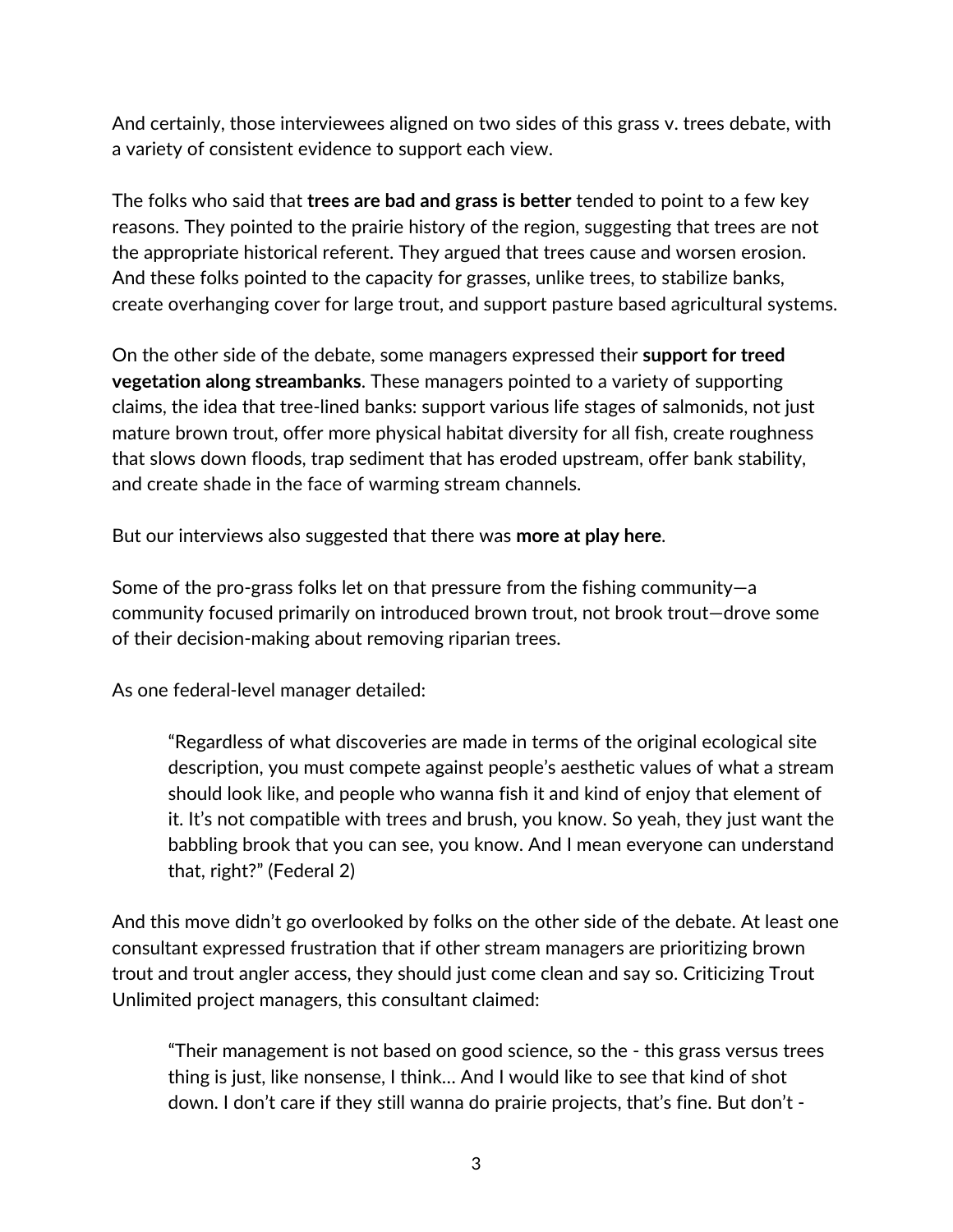don't say things like trees cause erosion and stuff like that kinda nonsense… It's really easy for people, for laypeople, I think, to go out and see a tree falling in and say that, you know, trees are causing the erosion. 'Look at that.' You could just as easily say that trout stream fishermen are causing the erosion, 'cause I see them on streams all the time." (Consultant 1)

Others **questioned the foundations of the pro-grass claims**, reminding us that the Driftless tended to feature a mosaic of prairie alongside forested patches. As one statelevel manager noted:

"That open-meadow condition and - and there's a set of folks that would argue that's the natural community pre-settlement condition. I would say that's hokum. When I go to pre-settlement and I look at 1837, uh, where the surveyors intersected the valley floors. Many of these valley floors were forested. Yes, those south facing slopes were goat prairies and there was a lot of oak savannas but they weren't in the valley floors."

Importantly, and he was not alone in this, he suggested this past reference condition shouldn't set the terms of how to manage into the future:

"What does it really matter today what pre-settlement is? The question is -- what should it be in the future? There's very little pre-settlement conditions that exist anywhere anymore in the Driftless and so we would ask the question -- it's good to know what pre-settlement was but that doesn't mean we're gonna manage towards it anymore." (State 3)

And finally, while not deterministic, this same manager emphasized the importance of understanding past change for addressing the future:

"You get all this sediment that's being deposited in the valley floor and what do you do with that? Do you let that stream re-meander through thousands of years to try and create this new floodplain or what do you do? That's the question because, you know, in the end we may be slowing that process down, by trout habitat work, actually of reconnecting these streams to their floodplains." (State 3)

In short, what seemed like a debate between grass vs. trees—an attempt to determine the best approach to warming stream channels to protect a sensitive trout species in a warming climate—seemed to actually be about all of these other things! Erosion, instream habitat, access, bank stabilization, historic references, future goals, time.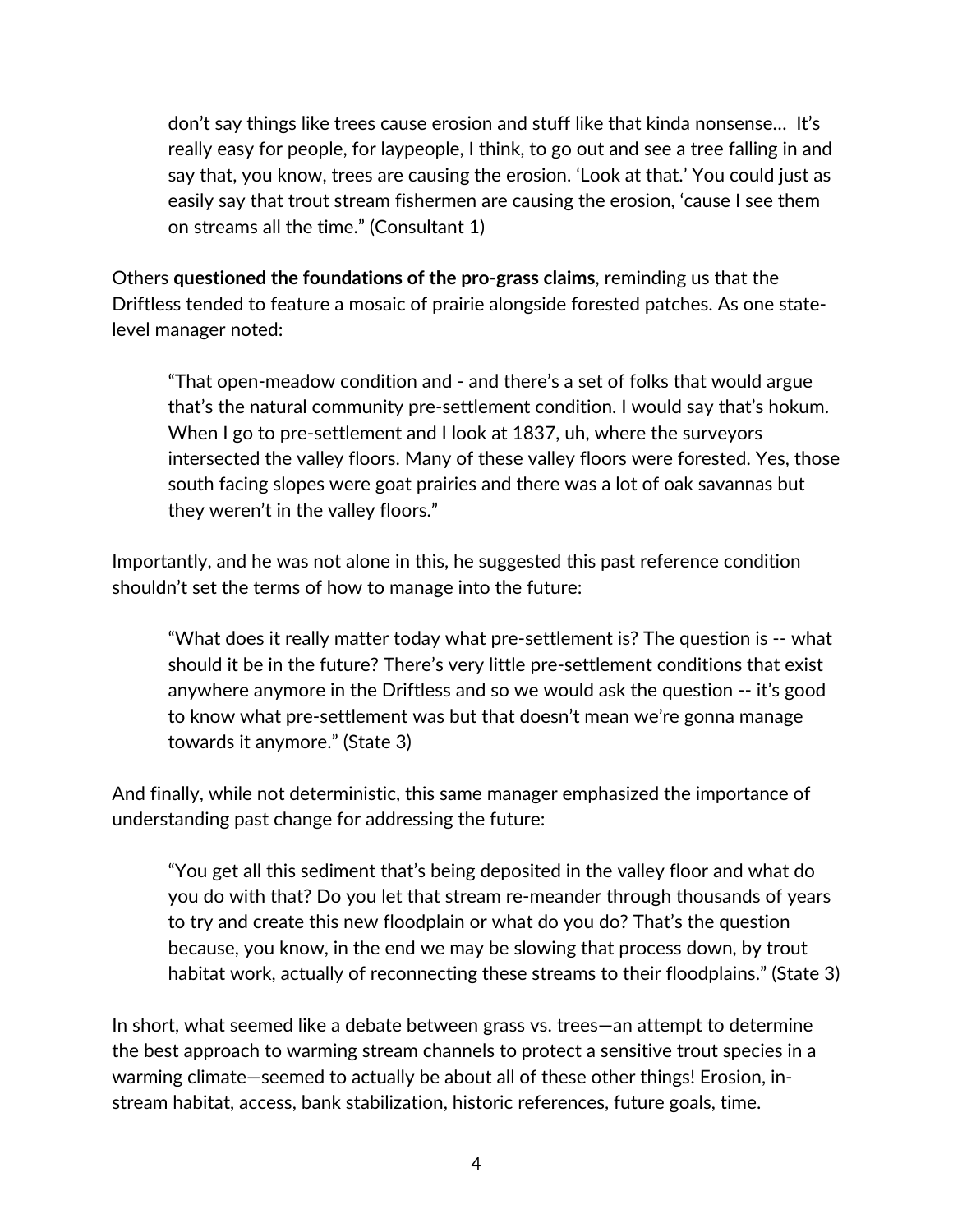## So what to make of all this?

Well, after mulling it over for five years, I want to argue that this intense debate about brook trout conservation—and about the grass or trees on which the conservation of brook trout presumably depends—serves as a proxy debate. Jennifer Malkowski defined "proxy debate" as "a rhetorical process wherein overt public attention paid to distinct individuals and/or particular issues within situated contexts creates and conveys meaning about larger, nebulous social concerns." In that same text, she suggests that "proxy debate" is "a public argument strategy whereby the language of one issue or topic stands in for and distracts from other, recurrent system-level problems" (Malkowski, 2014). And that attention to the idea of a "proxy debate" can turn our attention to "gridlocks and standstills," to arguments engaged "strategically, suggestively, and sometimes distractingly," and arguments that are used to speak about "other anxieties more generally."

Now, Malkowski leveraged the term to talk about vaccine hesitancy, but I want to pick up the term here to consider the ways that grass vs. trees, and their reliance on tropes of brook trout conservation—belie competing ontologies of stream stability, impermanence, and time. In other words, I argue this grass vs. trees debate is not really about brook trout conservation. And it's not really even about grass vs. trees! And it's only partly about the competing perspectives that managers fight about like stream temperature, erosion, access, habitat, historical referents, and channel roughness. Instead, I want to argue here that these points of evidential leverage for championing various positions about the conservation of brook trout in the region—and the grass or trees upon which that conservation might depend—stand in as metonyms for the (in)stability of structures, sediments, perspectives, and landscapes: tangible manifestations of much more intangible and deep-seated anxieties about some central concerns: whether the scalar focus of restoration ought to be the reach or the watershed; whether the temporal focus of restoration ought to be past, present, or future; and whether stream channels should be static or dynamic. In essence, they are about very competing ideas of what a stream is and ought to be.

And I want to suggest that a huge amount of what's happening here is a result of settler colonialism—more on that in a minute—and can be explained with some attention to metonymy. And, to be clear, I think that understanding metonymy is actually centrally important for understanding how proxy debate actually works.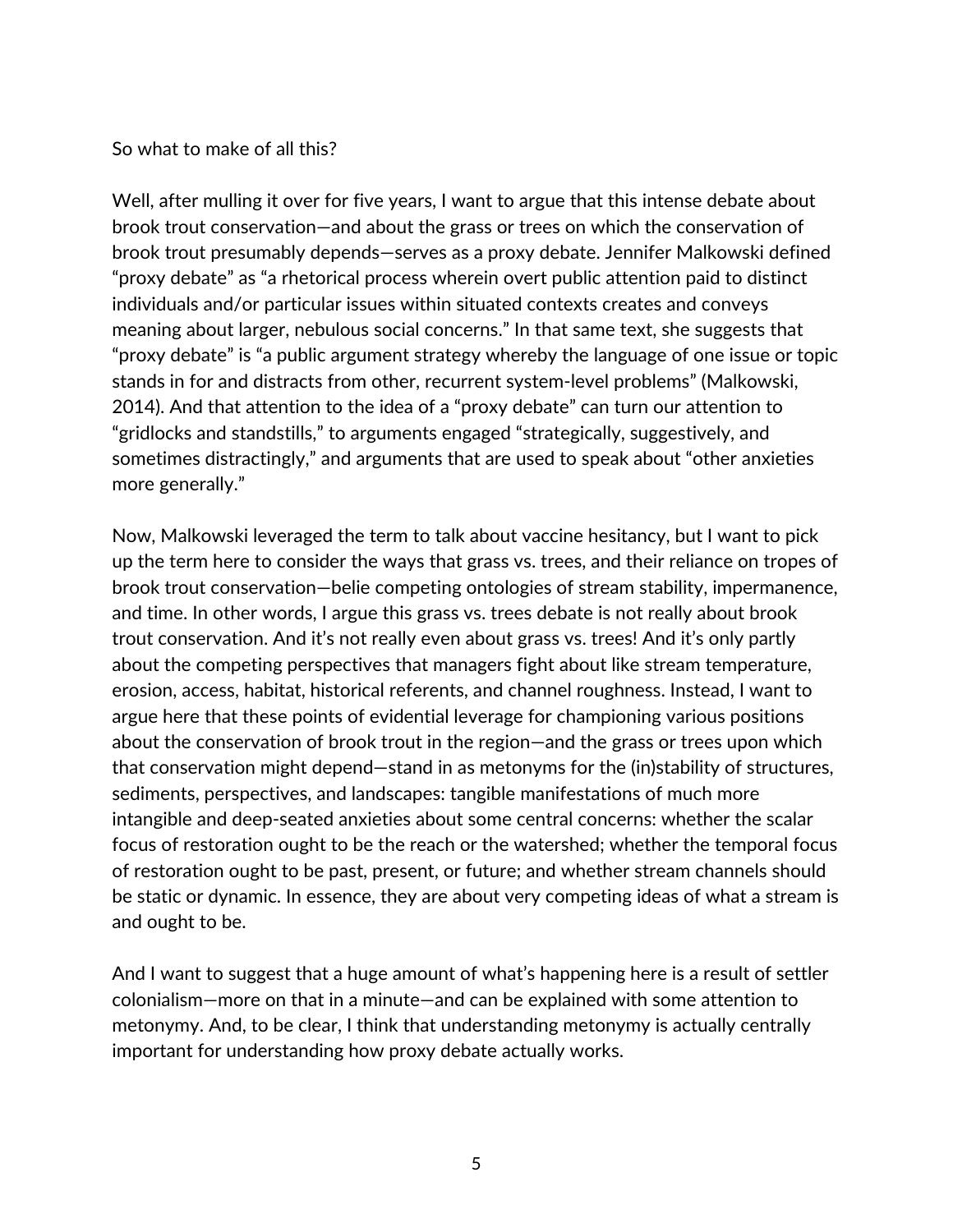Now, as many of you probably know, metonymy is a common trope or figure of speech that relies on "reference to something or someone by naming one of its attributes" (*Silva Rhetoricae*). Unlike its close relative, synecdoche, in which the whole is represented by one of its parts (e.g. referring to someone's car as their "wheels"), metonymy relies on close association (e.g. referring to journalists as "the press"). Metonymy, like synecdoche, is a subset of metaphor, and, as such, its two components are what I.A. Richards (1936) identified as the "tenor"—the concept being represented—and the "vehicle"—the figurative language doing the representing. The tenors, in the previous examples, are the car and the journalists, while the vehicles are, respectively, wheels and the press. Metonymy, like other forms of metaphor, are powerful because they are capable of crystallizing or simplifying larger, more complex concepts (tenors) down to more evocative, efficient figurative terms (vehicles). Given their usefulness and power, it's no surprise that they pervade our language.

In terms of our discussion here, Kenneth Burke (1941) classically argued that science itself is the work of metonymy, in which the scientific method serves as a mechanism for reducing a phenomenal effect—the result observed in the world—to a material cause the conditions that prompted it, as Oren Abeles, Jordynn Jack, and Sarah Singer have detailed (Abeles, et al., 2020). Viewed through this lens, the hydrologic cycle, gravity, and the laws of motion are vehicles that serve to make a relational coupling between phenomenal effect and material world. It should come as no surprise, then, that in stream restoration debates about grass vs. trees, "grass" and "trees" might serve as the vehicles—the useful, figurative simplifications—for more complex tenors, specifically calls to the known science on the issue.

And they do work this way!

But I want to argue here that there is a double metonymy at work, where appeals to grass and trees are vehicles for arguments about "the science," and also and importantly serve as stand-ins for arguments about much deeper, more nuanced anxieties about the freshwater worlds in question.

Here I turn to Scott Graham, who, in *The Politics of Pain Medicine*, highlighted that metonymy creates particular relationships between vehicle and tenor that are "the result of a reference to the larger whole of the ontology or emergent metaphysics" (p. 129). If, as Graham (2015) argued, "a metonymy reduces an intangible idea to the perspective of a tangible one" (p. 130), then virulent debates about grass vs. trees are seemingly simple, certainly tangible manifestations of much more intangible and deep-seated anxieties about whether stream channels should be static or dynamic, whether the temporal focus